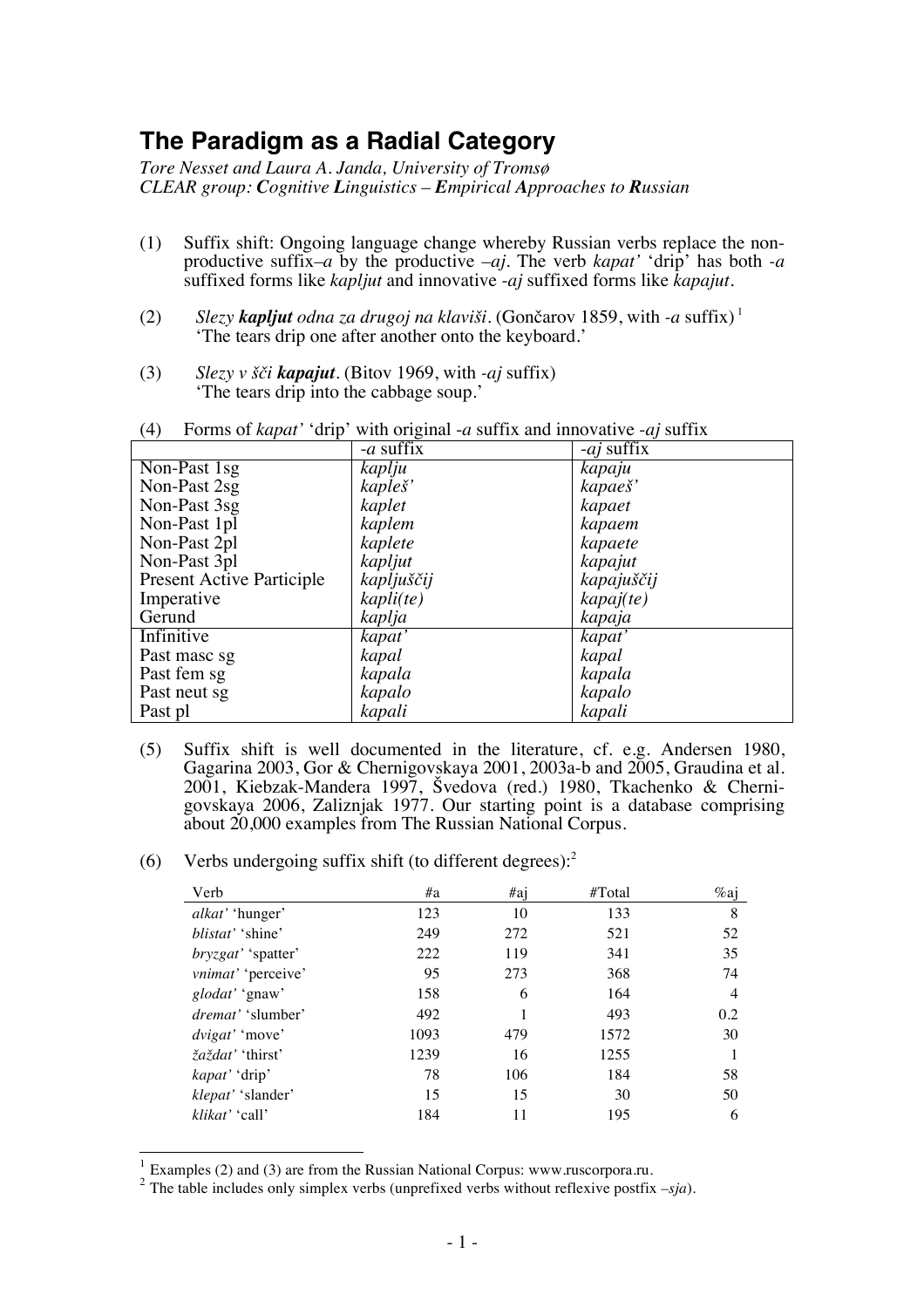| kloxtat' 'cluck'         | 10               | $\mathbf{1}$   | 11             | 9              |
|--------------------------|------------------|----------------|----------------|----------------|
| kolebat' 'rock'          | 134              | 1              | 135            | 0.7            |
| kolyxat' 'sway'          | 79               | 9              | 88             | 10             |
| krapat' 'sprinkle'       | 1                | $\overline{2}$ | 3              | 67             |
| kudaxtat' 'cackle'       | 22               | 19             | 41             | 46             |
| kurlykat' 'call (crane)' | 15               | 5              | 20             | 25             |
| maxat' 'wave'            | 930              | 302            | 1232           | 25             |
| metat' 'cast'            | 185              | 7              | 192            | $\overline{4}$ |
| murlykat' 'purr'         | 91               | 61             | 152            | 40             |
| mykat' 'moo'             | 1                | 11             | 12             | 92             |
| paxat' 'plough'          | 353              | $\overline{2}$ | 355            | 0.6            |
| pleskat' 'splash'        | 165              | 18             | 183            | 10             |
| poloskat' 'rinse'        | 80               | 5              | 85             | 6              |
| prjatat' 'hide'          | 1341             | $\overline{2}$ | 1343           | 0.1            |
| pryskat' 'spray'         | 11               | 35             | 46             | 76             |
| pyxat' 'blaze'           | 201              | 9              | 210            | $\overline{4}$ |
| ryskat' 'trot'           | 114              | 99             | 213            | 46             |
| stonat' 'moan'           | 698              | 17             | 715            | $\overline{2}$ |
| svistat' 'whistle'       | 7                | 1              | 8              | 13             |
| tykat' 'poke'            | 439              | 119            | 558            | 21             |
| xlestat' 'whip'          | 313              | 1              | 314            | 0.3            |
| xnykat' 'whine'          | 96               | 33             | 129            | 26             |
| čerpat' 'draw'           | $\overline{4}$   | 304            | 308            | 99             |
| ščekotať 'tickle'        | 267              | 1              | 268            | 0.4            |
| ščepat' 'chip'           | $\boldsymbol{0}$ | $\overline{2}$ | $\overline{2}$ | 100            |
| ščipat' 'pinch'          | 150              | 8              | 158            | 5              |
| Total                    | 9655             | 2382           | 12037          |                |

- (7) Two alternative approaches to paradigms
	- a. Aristotelian category: A paradigm is a list of the inflected forms of a lexeme. The list lacks internal structure– all forms have the same status. Ex: The Word and Paradigm model (Matthews 1972), Optimal paradigms (Mc Carthy 2005)
	- b. Radial category (Lakoff 1987): Paradigms have internal structure insofar as asymmetrical relationships hold between prototypical and peripheral forms (cf. Bybee 1985, Wurzel 1984 & 1989)
- (8) Language change: Empirical predictions
	- a. Aristotelian category: If we assume that paradigms lack internal structure, we expect all forms to be equally affected by language change.
	- b. Radial category: If we assume that paradigms have internal structure, we expect different forms to be affected by language change to different degree. Peripheral forms are expected to be most innovative.
- (9) Method: Statistical analysis by means of Logistic Mixed Effects Modeling, a method that facilitates analysis of the impact of a number of relevant factors.<sup>3</sup>
- (10) Hierarchy: Forms ranked according to prototypicality  $3$  sg  $> 3$  pl  $> 1$  & 2 person  $>$  imperative  $>$  participle/gerund
- (11) Predictions:
	- a. 3 sg is the most conservative form (least affected by suffix shift)
	- c. Participle and gerund are the most innovative forms (most affected by suffix shift)

 $3$  We would like to thank R. Harald Baayen for help with the statistical analysis.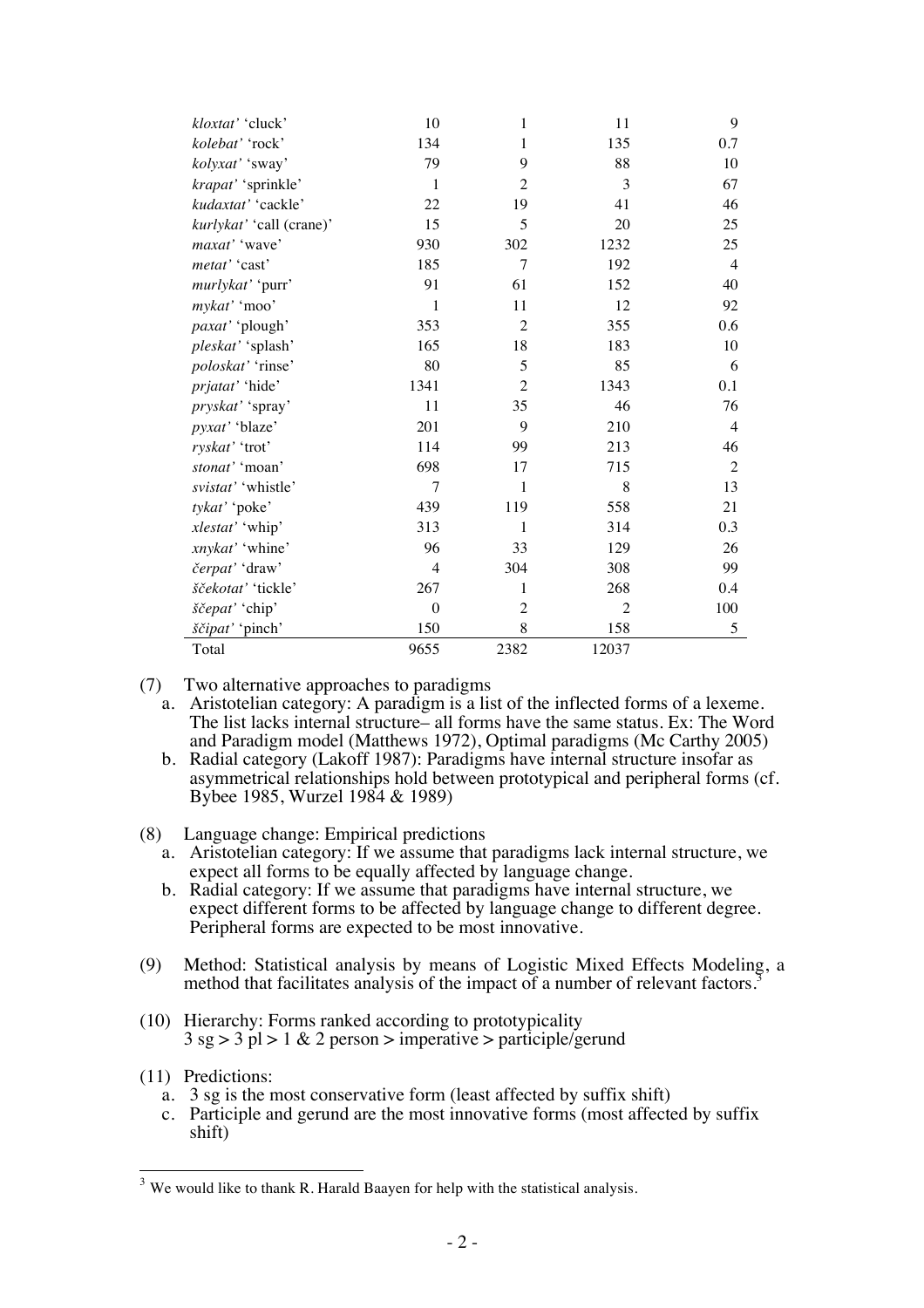



- (13) Interpretation of results:
	- a. Results suggest that the predictions are correct.
	- b. However, the participle is a problem, insofar as it behaves like a finite form with regard to suffix shift.
- (14) Hypothesis about the active participle: Relationships of form override prototypicality. The fact that the participle behaves like a finite form is motivated by its formal resemblance of finite forms (the 3 pl). Participles represent a so-called parasitic formation from the 3 pl in the sense that the participle "borrows" the vowel from the 3 pl ending (cf. *čitajut – čitajuščij, govorjat – govorjaščij*)
- (15) Frequency an alternative hypothesis about suffix shift: The least frequent forms are most prone to undergo suffix shift.
- (16) Frequency yields incorrect predictions for the gerund
	- a. Prototypicality:  $3 \text{ sg} > 3 \text{ pl} > 1 \& 2 \text{ pers} > \text{imp} > \text{gerund}$
	- b. Frequency:  $3^{3}$ sg > 3 pl > **gerund** > 1 & 2 pers > imp
- (17) Frequency written vs. spoken language: Maybe the high frequency of the gerunds is due to the fact that spoken language is underrepresented in the corpus (and hence in our database)? If gerunds are less frequent in spoken Russian, maybe the frequency hypothesis can be saved?
- (18) Gerund frequencies in written and spoken Russian:

|                                                                                 | $#$ lemmas | # gerunds | $\%$ gerunds                                                                       |  |  |
|---------------------------------------------------------------------------------|------------|-----------|------------------------------------------------------------------------------------|--|--|
| Whole corpus                                                                    | 13581979   | 501036    |                                                                                    |  |  |
| Spoken corpus                                                                   | 135326     | 1522      |                                                                                    |  |  |
| The difference between written and spoken language is statistically significant |            |           |                                                                                    |  |  |
|                                                                                 |            |           | $(p<2.2e-16)$ , but the effect size is less than "small" (Cramer's V = 0.01). This |  |  |

 $(p<2.2e-16)$ , but the effect size is less than "small" (Cramer's  $V = 0.01$ ). This suggests that the frequency difference has minimal impact. It is nevertheless impossible to exclude that frequency is relevant for suffix shift.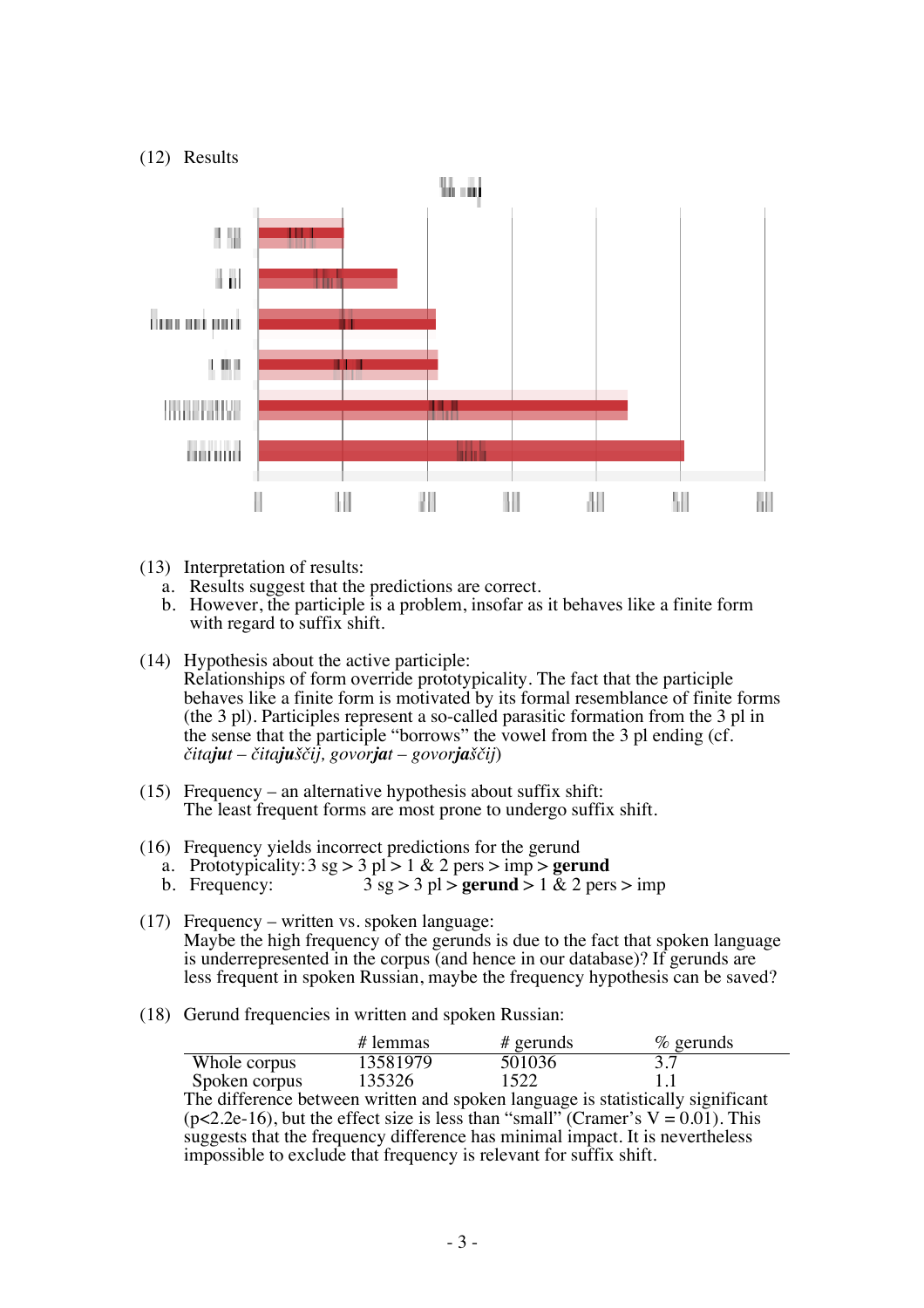- (19) Summing up
	- a. Suffix shift is sensitive to morphosyntactic features insofar as different forms are affected to different degrees: 3 sg is the most conservative form, while the gerund is most innovative.
	- b. Paradigm structure: Our results are compatible with the hypothesis that paradigms are radial categories with internal structure.
	- c. Frequency: It is possible, but not very likely that frequency is of decisive importance.

## **Bibliography**

Andersen, Henning. 1973. Abductive and deductive change. *Language* 49. 765-793.

- Andersen, Henning. 1980. Russian conjugation: Acquisition and evolutive change. In Elizabeth C. Traugott et al. (eds.), *Papers from the 4th international conference on historical linguistics*, 285-301. Amsterdam: John Benjamins.
- Andersen, Henning. 1989. Markedness theory -- the first 150 years. In Olga M. Tomic (ed.), *Markedness in synchrony and diachrony*, 11-47. Berlin: Mouton de Gruyter.
- Andersen, Henning. 2001. Markedness and the theory of linguistic change. In Henning Andersen (ed.), *Actualization: Linguistic Change in Progress,* 21-58. Amsterdam and Philadelphia: John Benjamins.
- Bybee, Joan. 1985. *Morphology*. Amsterdam/Philadelphia: John Benjamins.
- Gagarina, Natalija. 2003. The early verb development and demarcation of stages in three Russian-speaking children. In Dagmar Bittner, Wolfgang U. Dressler & Marianne Kilani-Schoch (eds.), *Development of verb inflection in first language acquisition: A cross-linguistic perspective*, 131-170. Mouton de Gruyter: Berlin - New York.
- Gor, Kira & Tatiana Chernigovskaya. 2001. Rules in the processing of Russian verbal morphology. In Gerhild Zybatow, Uwe Junghanns, Grit Melhorn & Luka Szucsich (eds.), *Current issues in formal Slavic linguistics*, 528-536. Frankfurt am Main: Peter Lang.
- Gor, Kira & Tatiana Chernigovskaya. 2003a. Mental lexicon structure in L1 and L2 acquisition: Russian evidence. *GLOSSOS* 4. 1-31.
- Gor, Kira & Tatiana Chernigovskaya. 2003b. Generation of complex verbal morphology in first and second language acquisition: Evidence from Russian. *Nordlyd* 31(6). 819-833.
- Gor, Kira & Tatiana Chernigovskaya. 2005. Formal instruction and the acquisition of verbal morphology. In Alex Housen & Michel Pierrard (eds.), *Current issues in instructed second language learning*, 103-136. Berlin and New York: Mouton de Gruyter.
- Graudina, Ludmila K., Viktor A. Ickovič & Lija P. Katlinskaja. 2001. *Grammatičeskaja pravil'nost' russkoj reči. Stilističeskij slovar' variantov.* [Grammatical correctness in spoken Russian: Stylistic dictionary of variants.] Moscow: Nauka.
- Halle, Morris and Alec Marantz. 1993. Distributed morphology and the pieces of inflection. In Kenneth Hale and Samuel J. Keyser (eds.), *The view from building 20*, 111-176. Cambridge, MA: MIT Press.
- Hockett, Charles F. 1958. Two models of grammatical description. In Martin Joos (ed.), *Readings in Linguistics*, 386-399. Chicago: University of Chicago Press.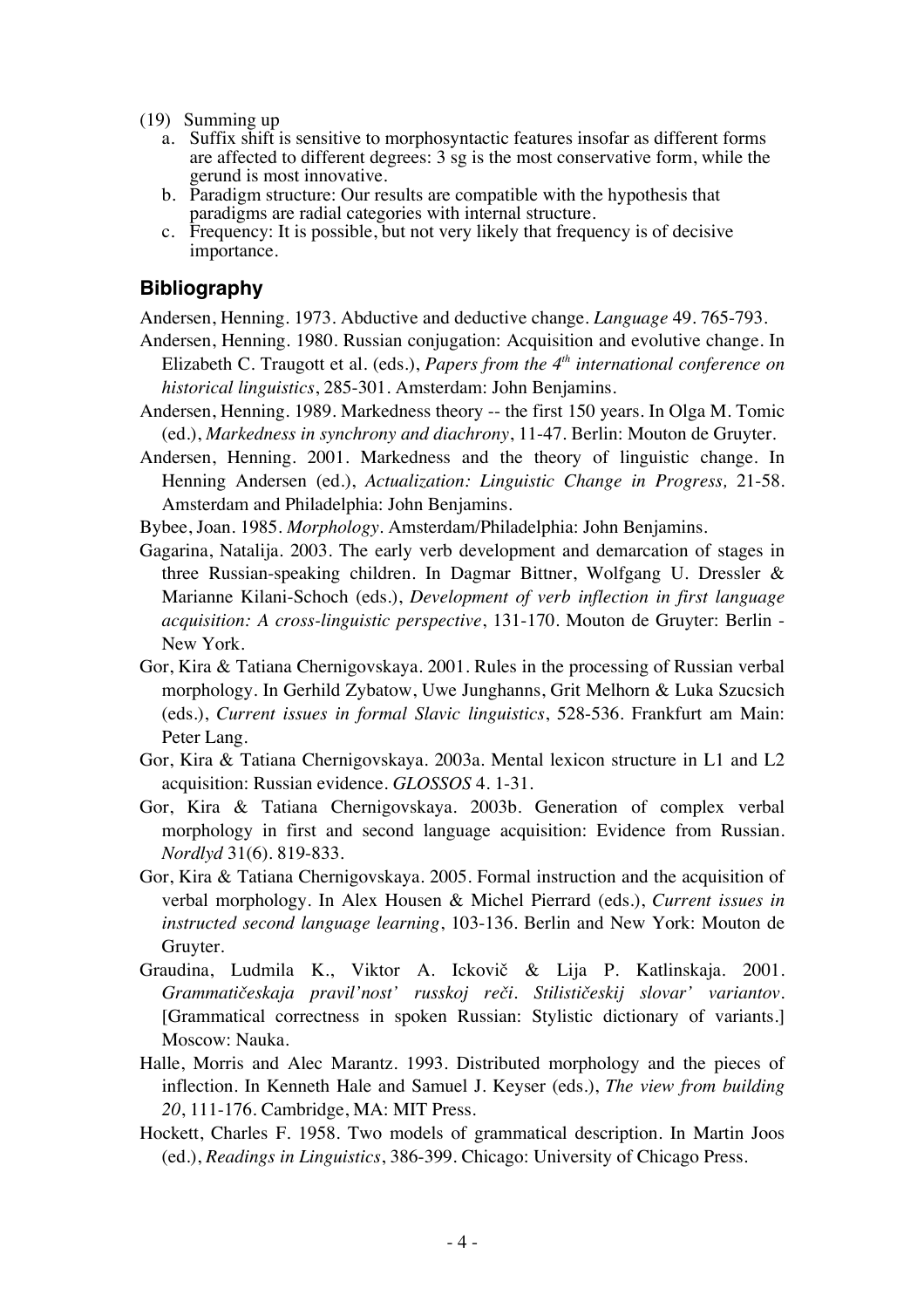- Janda, Laura A. 1995. Unpacking markedness. In Eugene Casad (ed.), *Linguistics in the redwoods: The expansion of a new paradigmin linguistics*, 207-233. Berlin: Mouton de Gruyter.
- Janda, Laura A., Tore Nesset & R. Harald Baayen. (2010). Capturing correlational structure in Russian paradigms: A case study in logistic mixed-effects modeling. *Cognitive Linguistics and Linguistic Theory* 6(1). 29-48.
- Joseph, Brian. 1983. *The synchrony and diachrony of the Balkan infinitive.* Cambridge: Cambridge University Press.
- Karlsson, Fred. 1985. Paradigms and word forms. *Studia gramatyczne* VII. Ossolineum. 135-154.
- Karlsson, Fred. 1986. Frequency considerations in morphology. *Zeitschrift für Phonetik, Sprachwissenschaft und Kommunikationsforschung* 39. 19-28.
- Kiebzak-Mandera, Dorota, Magdalena Smoczynska & Ekaterina Protassova. 1997. Acquisition of Russian verb morphology: the early stages. In Wolfgang U. Dressler (ed.), *Studies in pre- and protomorphology*, 101-114. Wien: Verlag der österreichischen Akademie der Wissenschaften.
- Krysin, Leonid P. (ed.). 1974. *Russkij jazyk po dannym massovogo obsledovanija* [The Russian language according to data from empirical investigation]. Moscow: Nauka.
- Lakoff, George. 1987. *Women, Fire, and Dangerous Things*. Chicago: University of Chicago Press.
- Mańczak, Witold. 1980. Laws of analogy. In Jacek Fisiak (ed.), *Historical morphology*, 283-288. The Hague, Paris and New York: Mouton Publishers.
- Matthews, Peter H. 1972. *Inflectional morphology. A theoretical study based on aspects of Latin verb conjugation*. Cambridge: Cambridge University Press.
- Matthews, Peter H. 1991. *Morphology*. 2nd ed. Cambridge: Cambridge University Press.
- McCreight, Katherine & Catherine V. Chvany. 1991. Geometric representation of paradigms in a modular theory of grammar. In Frans Plank (ed.), *Paradigms. The economy of inflection*, 91-111. Berlin and New York: Mouton de Gruyter.
- McCarthy, John J. 2005. Optimal paradigms. In Laura J. Downing, T. Alan Hall & Renate Raffelsiefen (eds.), *Paradigms in phonological theory*, 170-210. Oxford: Oxford University Press.
- Nesset, Tore. 1998. *Russian conjugation revisited: A cognitive approach to aspects of Russian verb inflection.* Oslo: Novus Press.
- Nesset, Tore. 2008. Ob''jasnenie togo, čto ne imelo mesto: Blokirovka suffiksal'nogo sdviga v russkix glagolax. *Voprosy jazykoznanija* 6. 35-48.
- Nesset, Tore. 2010. Suffix shift in Russian verbs: a case for markedness? *Russian Linguistics* 34.2. 123-138.
- Nesset, Tore and Laura A. Janda. 2010. Paradigm structure: Evidence from Russian suffix shift. *Cognitive Linguistics* 21-4. 691-717.
- Plank, Frans. 1990a. Of abundance and scantiness in inflection: a typological prelude. In Frans Plank (ed.), *Paradigms. The economy of inflection*, 1-39. Berlin and New York: Mouton de Gruyter.
- Švedova, Natalija Ju. (ed.). 1980. *Russkaja grammatika* [Russian grammar] (vol. 1). Moscow: Nauka.